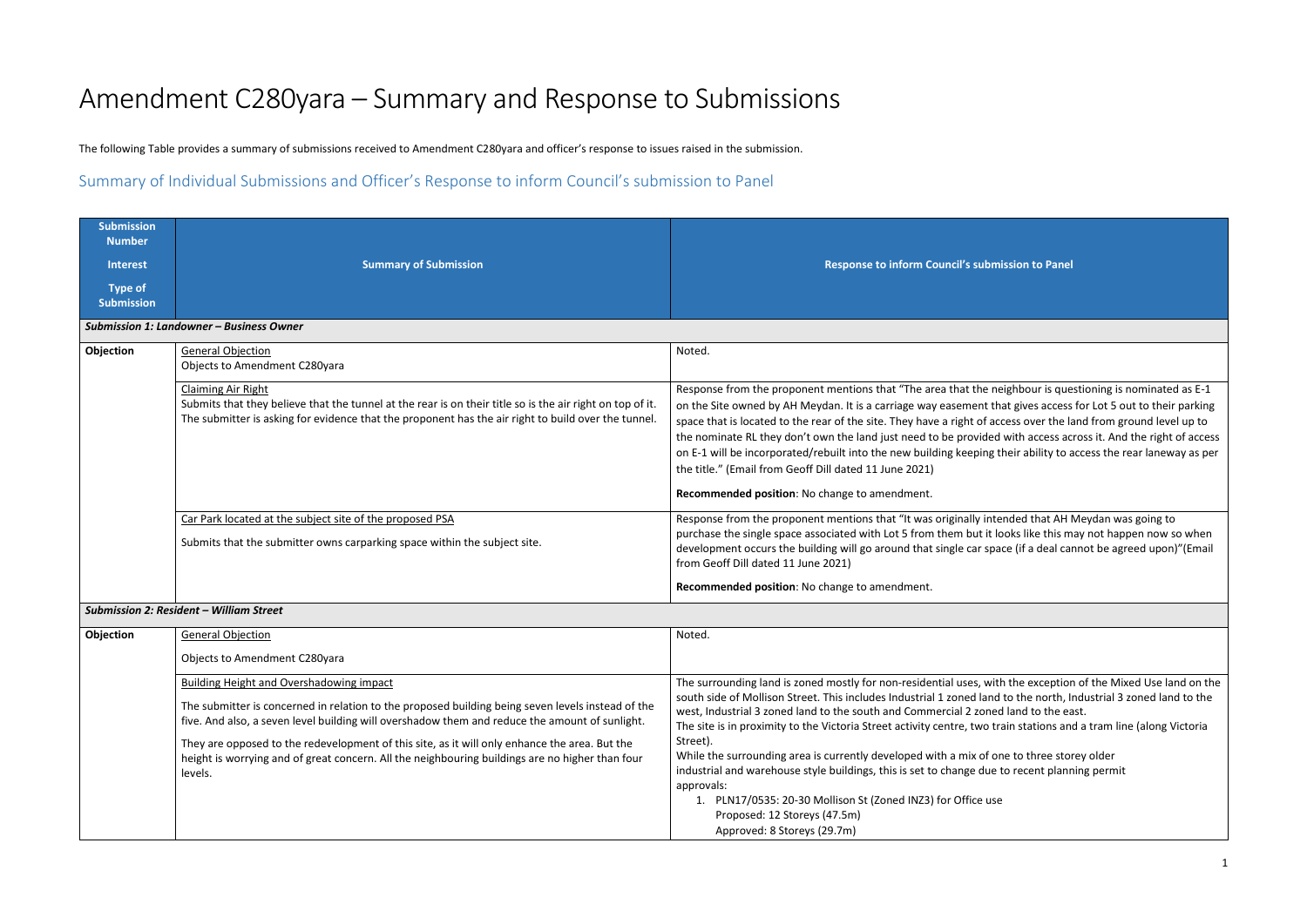| <b>Submission</b><br><b>Number</b><br><b>Interest</b><br><b>Type of</b><br><b>Submission</b> | <b>Summary of Submission</b>                   | Response to inform Council's sul                                                                                                                                                                                                                                                                                                                                                                                                                                                                                                                                                                                                                                                                                                                                                                                                                                                                                                                                                                                                                                                                                                   |
|----------------------------------------------------------------------------------------------|------------------------------------------------|------------------------------------------------------------------------------------------------------------------------------------------------------------------------------------------------------------------------------------------------------------------------------------------------------------------------------------------------------------------------------------------------------------------------------------------------------------------------------------------------------------------------------------------------------------------------------------------------------------------------------------------------------------------------------------------------------------------------------------------------------------------------------------------------------------------------------------------------------------------------------------------------------------------------------------------------------------------------------------------------------------------------------------------------------------------------------------------------------------------------------------|
|                                                                                              |                                                | NB: The permit was issued following a Compulsory Conf<br>This building provides an indication of emerging street v<br>by variable upper level setbacks.<br>2. PLN18/0239: 12-20 Victoria Crescent (Zoned INZ1) for C<br>Proposed: 9 Storeys (34.37m)<br>Approved: 9 Storeys stepping down to 6 storeys (25.64r<br>12-20 Victoria Crescent<br>9 storeys on<br><b>Western Part</b><br>6 storeys<br>(34.37 m)<br>Eastern P<br>(25.64 m)<br>$20 - 30$ Mollison St<br>8 storeys (29.7m)<br>with<br>7 storeys (32 metres) on<br>Rooftop Garden<br><b>Western Part</b><br>5 <sub>st</sub><br>East<br>61-69 William St<br>4 storeys on<br>(15.5 m)<br>The proposed Incorporated Plan Overlay - Schedule 1 'permit re<br>'A new development must not overshadow the southern<br>and 2 pm on the 22nd of September.'<br>Therefore, the properties to south would not be overshadowed<br>Council has progressed a body of built form work (including DD<br>measure of 10am to 2pm at the equinox to protect public realm<br>in Yarra's Activity Centres. This amendment is consistent with t<br>Recommended Position: No change to amendment. |
|                                                                                              | <b>Submission 3: Resident - William Street</b> |                                                                                                                                                                                                                                                                                                                                                                                                                                                                                                                                                                                                                                                                                                                                                                                                                                                                                                                                                                                                                                                                                                                                    |
| Objection                                                                                    | <b>General Objection</b>                       | Noted.                                                                                                                                                                                                                                                                                                                                                                                                                                                                                                                                                                                                                                                                                                                                                                                                                                                                                                                                                                                                                                                                                                                             |

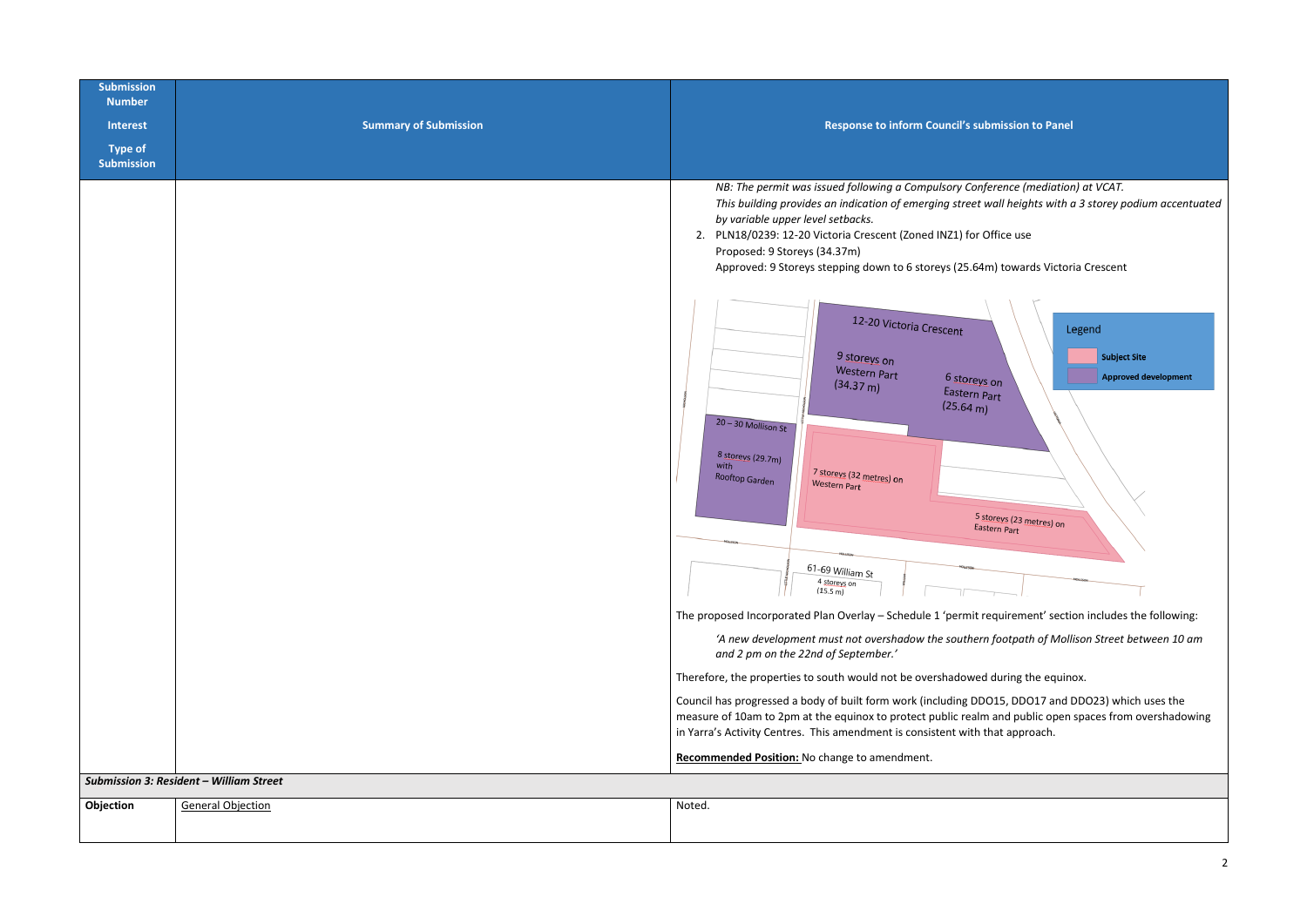| <b>Submission</b><br><b>Number</b>  |                                                                                                                                                                                                                                                                                                                                                                     |                                                                                                                                                                                                                                                                                                                                                                                                                                                                                                                                                                                                                                                                                                                                                                                                                                                                                                                                                                                                                                                                                                                                                                                                                                                                                                               |
|-------------------------------------|---------------------------------------------------------------------------------------------------------------------------------------------------------------------------------------------------------------------------------------------------------------------------------------------------------------------------------------------------------------------|---------------------------------------------------------------------------------------------------------------------------------------------------------------------------------------------------------------------------------------------------------------------------------------------------------------------------------------------------------------------------------------------------------------------------------------------------------------------------------------------------------------------------------------------------------------------------------------------------------------------------------------------------------------------------------------------------------------------------------------------------------------------------------------------------------------------------------------------------------------------------------------------------------------------------------------------------------------------------------------------------------------------------------------------------------------------------------------------------------------------------------------------------------------------------------------------------------------------------------------------------------------------------------------------------------------|
| <b>Interest</b>                     | <b>Summary of Submission</b>                                                                                                                                                                                                                                                                                                                                        | Response to inform Council's submi                                                                                                                                                                                                                                                                                                                                                                                                                                                                                                                                                                                                                                                                                                                                                                                                                                                                                                                                                                                                                                                                                                                                                                                                                                                                            |
| <b>Type of</b><br><b>Submission</b> |                                                                                                                                                                                                                                                                                                                                                                     |                                                                                                                                                                                                                                                                                                                                                                                                                                                                                                                                                                                                                                                                                                                                                                                                                                                                                                                                                                                                                                                                                                                                                                                                                                                                                                               |
|                                     | Objects to Amendment C280yara                                                                                                                                                                                                                                                                                                                                       |                                                                                                                                                                                                                                                                                                                                                                                                                                                                                                                                                                                                                                                                                                                                                                                                                                                                                                                                                                                                                                                                                                                                                                                                                                                                                                               |
|                                     | <b>Building Heights</b><br>Submits that the scale of the building is not in keeping with the profile of a minor neighbourhood<br>street. Mollison Street is not a main thoroughfare like Nicholson Street, Victoria Street or Johnson<br>Street. Mollison Street is a small suburban street servicing local residents, businesses and<br>Abbotsford Primary School. | The surrounding land is zoned mostly for non-residential uses, with<br>south side of Mollison Street. This includes Industrial 1 zoned land<br>west, Industrial 3 zoned land to the south and Commercial 2 zoned<br>The site is in proximity to Victoria Street activity centre, two train s<br>Street).<br>While the surrounding area is currently developed with a mix of or<br>industrial and warehouse style buildings, this is set to change due t<br>approvals:<br>3. PLN17/0535: 20-30 Mollison St (Zoned INZ3) for Office use<br>Proposed: 12 Storeys (47.5m)<br>Approved: 8 Storeys (29.7m)<br>NB: The permit was issued following a Compulsory Confere<br>This building provides an indication of emerging street wal<br>by variable upper level setbacks.<br>4. PLN18/0239: 12-20 Victoria Crescent (Zoned INZ1) for Offi<br>Proposed: 9 Storeys (34.37m)<br>Approved: 9 Storeys stepping down to 6 storeys (25.64m)<br>12-20 Victoria Crescent<br>9 storeys on<br><b>Western Part</b><br>6 storeys on<br>(34.37 m)<br>Eastern Part<br>(25.64 m)<br>$20 - 30$ Mollison St<br>8 storeys (29.7m)<br>with<br>7 storeys (32 metres) on<br>Rooftop Garden<br><b>Western Part</b><br>5 store<br>Eastern<br>61-69 William St<br>4 storeys on<br>(15.5 m)<br>Recommended Position: No change to amendment. |

## **Sumission to Panel**

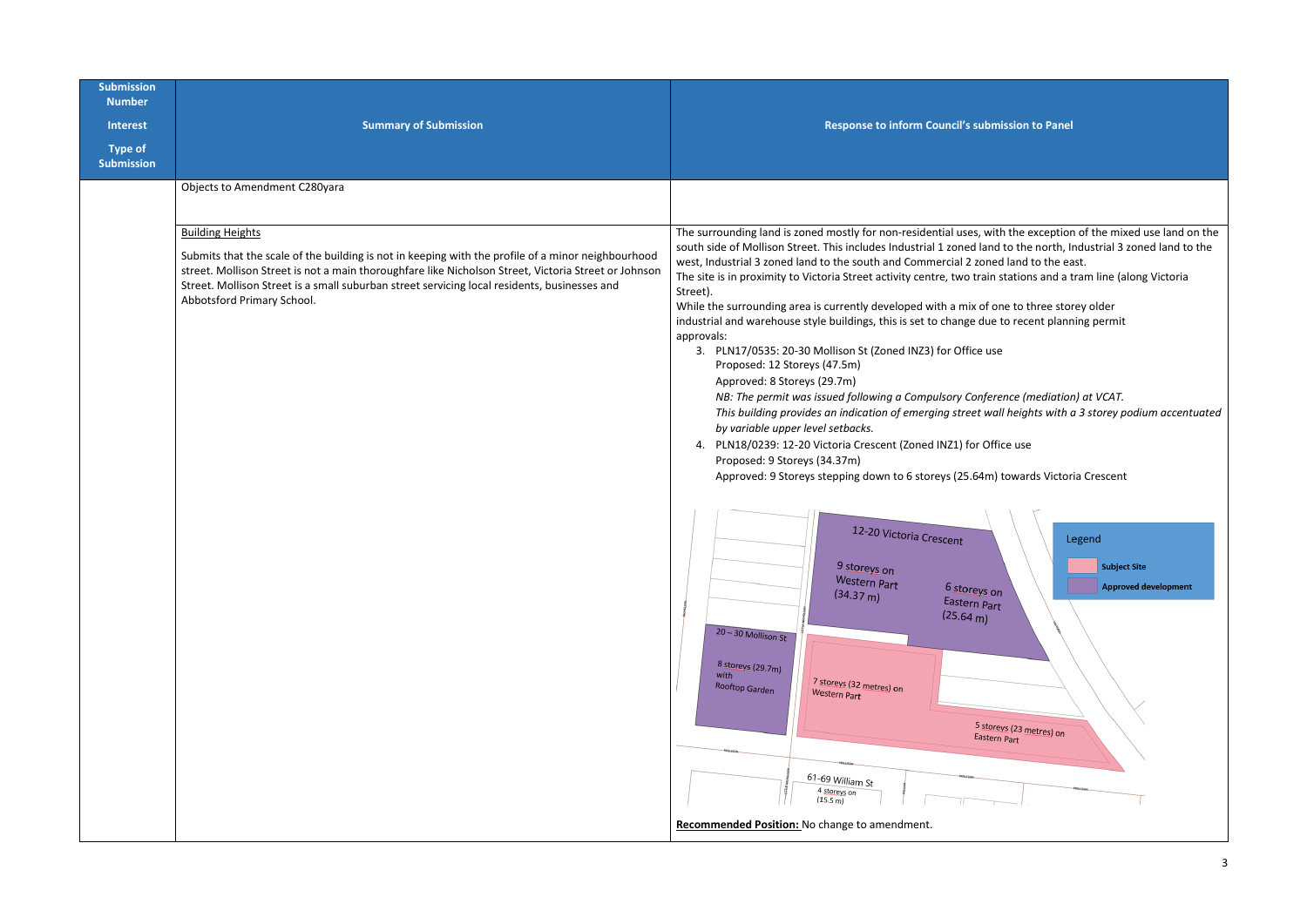| <b>Submission</b><br><b>Number</b> |                                                                                                                                                                                                                                                                                                                                                   |                                                                                                                                                                                                                                                                                                                                                                                                                                                                                                                                                                                                                                                                                                                                                                                                                                                                                                                                                                                                                                                                                                                                             |
|------------------------------------|---------------------------------------------------------------------------------------------------------------------------------------------------------------------------------------------------------------------------------------------------------------------------------------------------------------------------------------------------|---------------------------------------------------------------------------------------------------------------------------------------------------------------------------------------------------------------------------------------------------------------------------------------------------------------------------------------------------------------------------------------------------------------------------------------------------------------------------------------------------------------------------------------------------------------------------------------------------------------------------------------------------------------------------------------------------------------------------------------------------------------------------------------------------------------------------------------------------------------------------------------------------------------------------------------------------------------------------------------------------------------------------------------------------------------------------------------------------------------------------------------------|
| <b>Interest</b><br><b>Type of</b>  | <b>Summary of Submission</b>                                                                                                                                                                                                                                                                                                                      | <b>Response to inform Council's sub</b>                                                                                                                                                                                                                                                                                                                                                                                                                                                                                                                                                                                                                                                                                                                                                                                                                                                                                                                                                                                                                                                                                                     |
| <b>Submission</b>                  |                                                                                                                                                                                                                                                                                                                                                   |                                                                                                                                                                                                                                                                                                                                                                                                                                                                                                                                                                                                                                                                                                                                                                                                                                                                                                                                                                                                                                                                                                                                             |
|                                    | <b>Traffic Impact</b><br>Submits that traffic congestion is already adversely impacted by the current approved<br>development. An additional 2 storeys add an unacceptable further increase in congestion and<br>traffic management issues and reduces the amenity and safety to local residents.                                                 | Traffic impacts are usually assessed at the planning permit stage<br>traffic generation, notably the number of dwellings/floor space<br>been raised now because of the potential impacts that increase<br>development opportunities could incur in the future.<br>While officers understand the concerns regarding traffic conges<br>planning permit stage when there is specific information regard<br>Yarra Planning Scheme requires an updated Traffic Impact Asses<br>Development Abutting Laneways, Clause 22.10 Built form and D<br>(Clause 22.17 Environmentally Sustainable Development) prepa<br>respond to a more detailed plan for the site and provide solutio<br>The management of on-street parking is outside the planning pr<br>street parking surrounding the site as the area develops.<br>Council has developed a policy for reviewing parking restriction<br>restrictions. For example, proposing greater levels of permit par<br>All new developments (residential, mixed use, commercial or in<br>street car parking permits. (City of Yarra Parking Permit Policy -<br>Recommended position: No change to amendment. |
|                                    | Architectural and design treatment<br>Submits that the submitter rejects the developer's and council's rationale for the proposed<br>amendment in terms of architectural and design treatments and remedies that will be applied. Also<br>adds that these treatments should already be applied to a 5 storey building in a minor suburban street. | Independent Urban Design Review (2019) by Hodyl & Co. recom<br>Street wall height should range from three to four store<br>four storeys to the corner of Mollison Street and Victori<br>Introduce a setback above the street wall of 3m from M<br>$\bullet$<br>Introduce a 5m setback above the street wall at Little N<br>is providing a ground level setback to allow two way tra<br>level setback.)<br>Introduce a 3m setback from the boundary or the lanew<br>Require material definition between the podium and up<br>context and character. Podium materials should be deta<br>materials used at upper levels.<br>Corner should be chamfered at the Mollison St and Vict<br>No cantilevering should occur at upper levels.<br>The proposed development should provide above 80%<br>Victoria Crescent frontage (including individual entrance<br>The above has been addressed though the proposed 'Incorpora<br>Mollison Street Incorporated Plan, March 2021'.<br>Details plans of the development will be submitted to Council a<br>Recommended Position: No change to amendment.                                                   |

#### **Sumission to Panel**

ge when there is more certainty about potential and car parking rates. Traffic impacts have ed height, allowing future commercial

stion, the impact of traffic will be dealt at the plang a proposal.

Sament Report (TIAR) (Clause 22.07 Design Policy) and Green Travel Plan (GTP) ared before a planning permit is issued. This will ons to increased traffic.

rocess. Council will need to actively manage on-

and avenues and changes to current rking on-streets.

dustrial) following 2003 are not entitled to on-- Adopted 21 October 2014)

Indends the following:

eys: three storeys to Little Mollison Street and ia Crescent.

1 ollison Street and Victoria Crescent

licholson Street (This is varied as the proponent affic, therefore, we recommended 3m upper

vay centreline to the north of the site. oper levels that is responsive to the local ailed and robust with visually recessive

toria Crescent intersection to mark the corner.

active frontages to the Mollison Street and es to tenancies).

Ited Plan Overlay – Schedule 1' and '32-68

It the Planning Permit stage.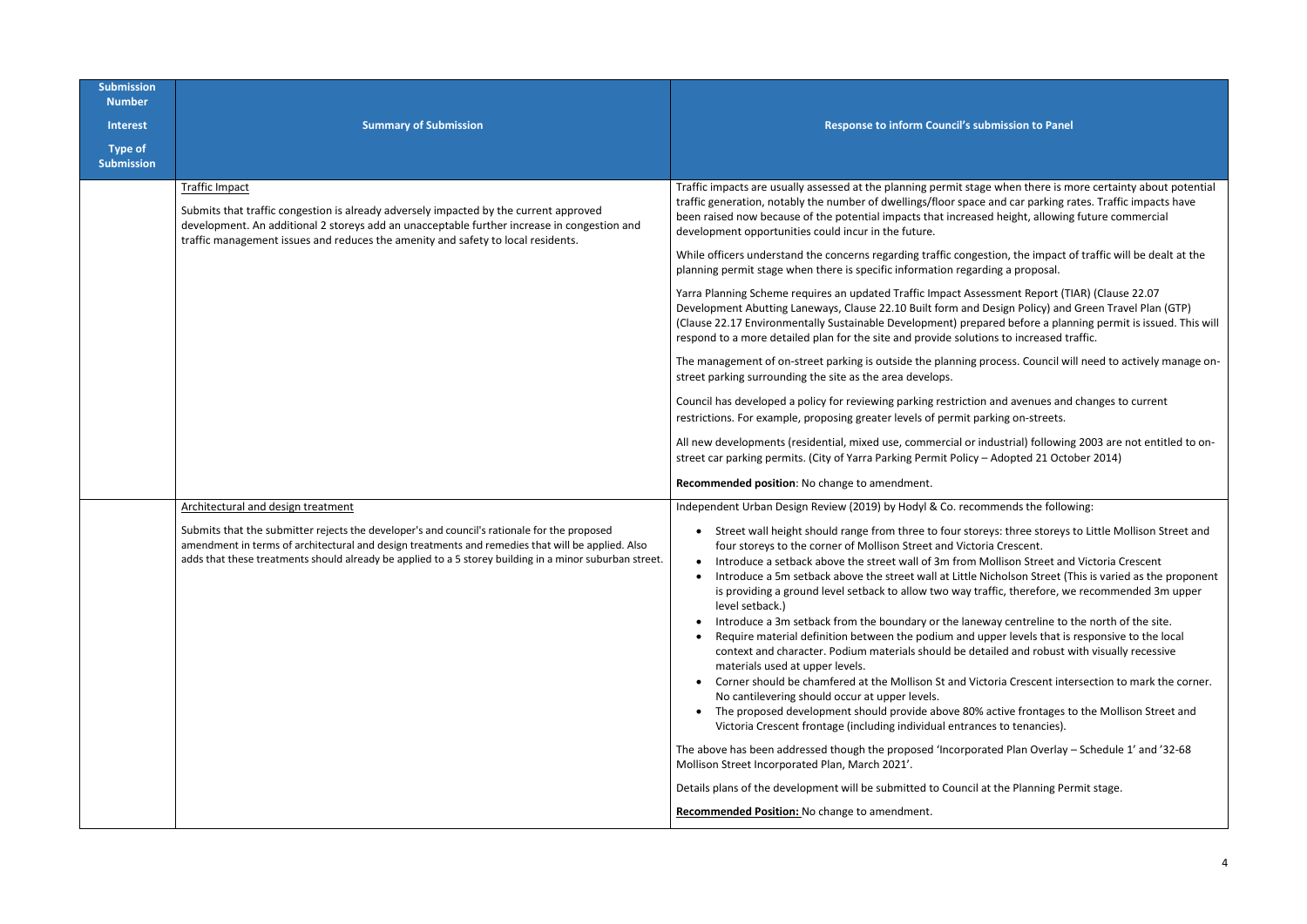*'A new development must not overshadow the southern footpath of Mollison Street between 10 am* 

I during the equinox.

erty. The issue was dealt with by the High Court  $\overline{a}$  victor  $\overline{a}$  (1937] HCA 45. The High Court held m his or her land.

PO which already allows for five storey building lopment up to 5 storeys. This PSA only allows the following sites having recent it abuts the following sites having recent

| <b>Submission</b><br><b>Number</b>  |                                                                                                                                                                                                                                                                                                                                                                                                                                                                                                                                                                                                                                                                                                                                                                                                    |                                                                                                                                                                                                                                                                                                                                                                                                                                                                                                                                                                                                                                                                                                                                                                                        |
|-------------------------------------|----------------------------------------------------------------------------------------------------------------------------------------------------------------------------------------------------------------------------------------------------------------------------------------------------------------------------------------------------------------------------------------------------------------------------------------------------------------------------------------------------------------------------------------------------------------------------------------------------------------------------------------------------------------------------------------------------------------------------------------------------------------------------------------------------|----------------------------------------------------------------------------------------------------------------------------------------------------------------------------------------------------------------------------------------------------------------------------------------------------------------------------------------------------------------------------------------------------------------------------------------------------------------------------------------------------------------------------------------------------------------------------------------------------------------------------------------------------------------------------------------------------------------------------------------------------------------------------------------|
| <b>Interest</b>                     | <b>Summary of Submission</b>                                                                                                                                                                                                                                                                                                                                                                                                                                                                                                                                                                                                                                                                                                                                                                       | Response to inform Council's submi                                                                                                                                                                                                                                                                                                                                                                                                                                                                                                                                                                                                                                                                                                                                                     |
| <b>Type of</b><br><b>Submission</b> |                                                                                                                                                                                                                                                                                                                                                                                                                                                                                                                                                                                                                                                                                                                                                                                                    |                                                                                                                                                                                                                                                                                                                                                                                                                                                                                                                                                                                                                                                                                                                                                                                        |
|                                     | Overshadowing impact & Views<br>Submits that the submitter purchased the property with knowledge that the 32-68 Mollison Street<br>has a mandatory building height of 5 storeys. They will be losing morning sun from the approved<br>23 metre (5 storey) building on the corner of Victoria Crescent and Mollison Street as well as the<br>afternoon sun from the building under construction (8 storeys) on the corner of Nicholson and<br>Mollison Streets.<br>Raises concern about the bulk of the proposed 32metre (7 storey) building will certainly create a<br>loss of light and visual access to sky from our home. The sense of overlooking from an additional 9<br>metres of building will directly impact on our amenity and quiet enjoyment and be unacceptable.<br>Loss of character | Council has progressed a body of built form work (including DDO1!<br>measure of 10am to 2pm at the equinox to protect public realm ar<br>in Yarra's Activity Centres. This amendment is consistent with that<br>The proposed Incorporated Plan Overlay - Schedule 1 'permit requ<br>'A new development must not overshadow the southern fo<br>and 2 pm on the 22nd of September.'<br>Therefore, the properties to south would not be overshadowed du<br>The planning system does not protect views from private property<br>of Victoria in Victoria Park Racing & Recreation Grounds Co Ltd v T<br>that a property owner does not own the views (spectacles) from hi<br>Recommended Position: No change to amendment.<br>This Planning Scheme Amendment (PSA) modifies the current IPO |
|                                     | Submits that examples of industrial buildings in Collingwood and Abbotsford have been lost and<br>about to lose another fine example of a saw tooth building in Mollison Street/Victoria Crescent.<br>What has been designed makes no reference to the history of the site and the scale proposed<br>certainly belittles what few examples are left.                                                                                                                                                                                                                                                                                                                                                                                                                                               | on the subject site. The site also has a planning permit for develop<br>two more storeys on the western part of the subject site where it a<br>planning permit approvals:<br>1. PLN17/0535: 20-30 Mollison St (Zoned INZ3) for Office use<br>Proposed: 12 Storeys (47.5m)<br>Approved: 8 Storeys (29.7m)<br>NB: The permit was issued following a Compulsory Confere<br>This building provides an indication of emerging street wal<br>by variable upper level setbacks.<br>2. PLN18/0239: 12-20 Victoria Crescent (Zoned INZ1) for Offi<br>Proposed: 9 Storeys (34.37m)<br>Approved: 9 Storeys stepping down to 6 storeys (25.64m)<br>NB: The permit was issued by VCAT.<br>Recommended Position: No change to amendment.                                                             |
|                                     | <b>Submission 4: Resident - William Street</b>                                                                                                                                                                                                                                                                                                                                                                                                                                                                                                                                                                                                                                                                                                                                                     |                                                                                                                                                                                                                                                                                                                                                                                                                                                                                                                                                                                                                                                                                                                                                                                        |
| Objection                           | <b>General Objection</b>                                                                                                                                                                                                                                                                                                                                                                                                                                                                                                                                                                                                                                                                                                                                                                           | Noted.                                                                                                                                                                                                                                                                                                                                                                                                                                                                                                                                                                                                                                                                                                                                                                                 |
|                                     | Objects to Amendment C280yara.                                                                                                                                                                                                                                                                                                                                                                                                                                                                                                                                                                                                                                                                                                                                                                     |                                                                                                                                                                                                                                                                                                                                                                                                                                                                                                                                                                                                                                                                                                                                                                                        |
|                                     | Overshadowing Impact<br>Submits that the submitter is concerned about the overshadowing of the footpath on the<br>southern side of Mollison Street. They request this as a performance measure: between 10 am<br>and 2 pm on the 22nd of June (Winter Solstice) where the sun is at the lowest angle of the year.                                                                                                                                                                                                                                                                                                                                                                                                                                                                                  | Council has progressed a body of built form work (including DDO1!<br>measure of 10am to 2pm at the equinox to protect public realm ar<br>in Yarra's Activity Centres. This amendment is consistent with that<br>The proposed Incorporated Plan Overlay - Schedule 1 'permit requ<br>'A new development must not overshadow the southern fo<br>and 2 pm on the 22nd of September.'                                                                                                                                                                                                                                                                                                                                                                                                      |

### **Sumission to Panel**

OO15, DDO17 and DDO23) which uses the n and public open spaces from overshadowing hat approach.

equirement' section includes the following:

*NB: The permit was issued following a Compulsory Conference (mediation) at VCAT. This building provides an indication of emerging street wall heights with a 3 storey podium accentuated* 

2. Pulice use

Im) towards Victoria Crescent

OO15, DDO17 and DDO23) which uses the nand public open spaces from overshadowing hat approach.

equirement' section includes the following:

*'A new development must not overshadow the southern footpath of Mollison Street between 10 am*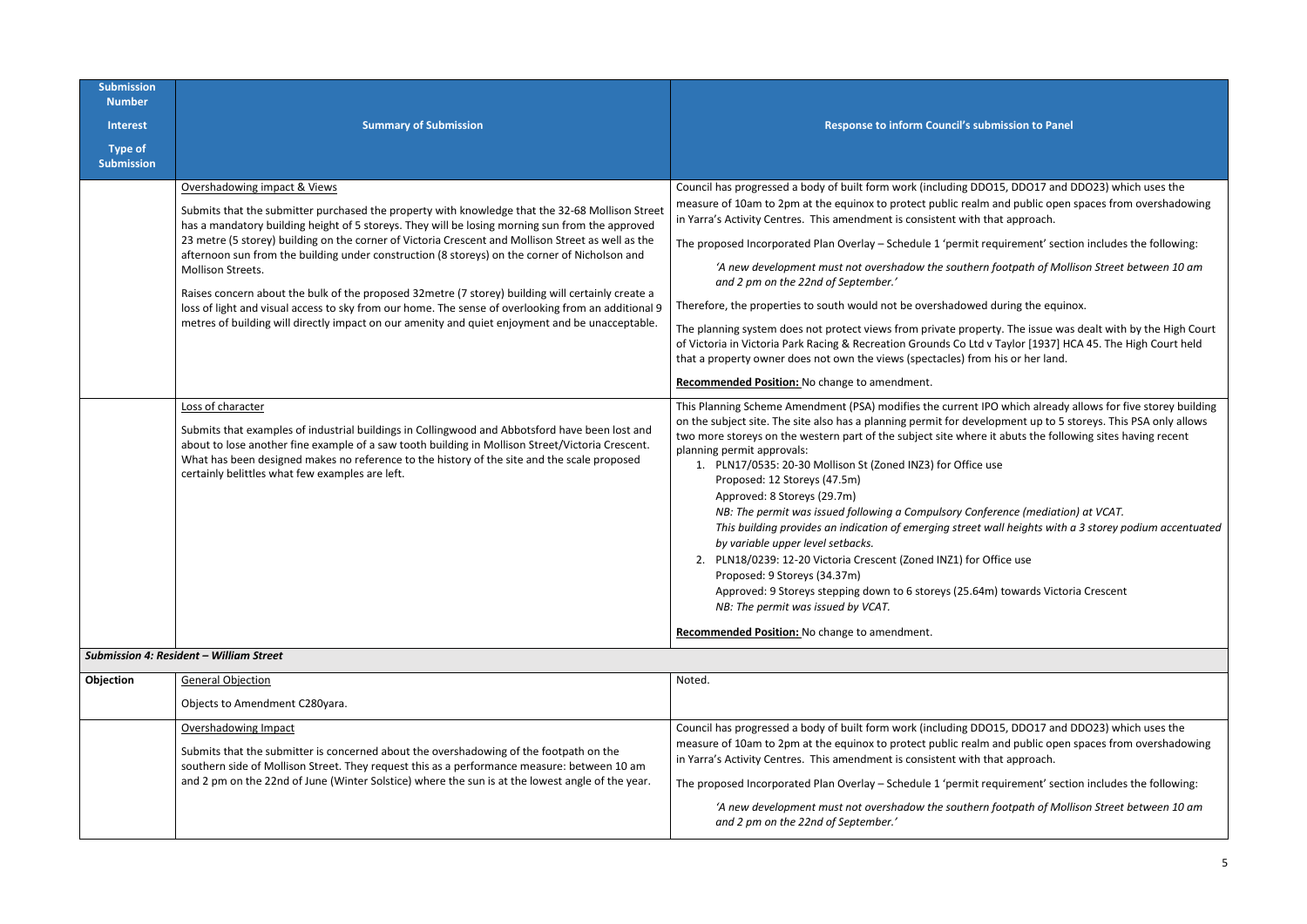| <b>Submission</b><br><b>Number</b>  |                                                                                                                                                                                                                                                                                                                                                                                                                                                                                                                                                                           |                                                                                                                                                                                                                                        |
|-------------------------------------|---------------------------------------------------------------------------------------------------------------------------------------------------------------------------------------------------------------------------------------------------------------------------------------------------------------------------------------------------------------------------------------------------------------------------------------------------------------------------------------------------------------------------------------------------------------------------|----------------------------------------------------------------------------------------------------------------------------------------------------------------------------------------------------------------------------------------|
| <b>Interest</b>                     | <b>Summary of Submission</b>                                                                                                                                                                                                                                                                                                                                                                                                                                                                                                                                              | Response to inform Council's submission to Panel                                                                                                                                                                                       |
| <b>Type of</b><br><b>Submission</b> |                                                                                                                                                                                                                                                                                                                                                                                                                                                                                                                                                                           |                                                                                                                                                                                                                                        |
|                                     |                                                                                                                                                                                                                                                                                                                                                                                                                                                                                                                                                                           | Therefore, the properties to south would not be overshadowed during the equinox.                                                                                                                                                       |
|                                     |                                                                                                                                                                                                                                                                                                                                                                                                                                                                                                                                                                           | Recommended Position: No change to amendment.                                                                                                                                                                                          |
|                                     | Widening of Little Nicholson Street<br>The submitter does not support the proposed widening of a short section of Little Nicholson                                                                                                                                                                                                                                                                                                                                                                                                                                        | The widening of the Little Nicholson Street will allow two-way traffic and the proposed Incorporated Plan<br>Overlay - Schedule 1 'permit requirement' and 'permit condition' section includes the following:                          |
|                                     | Street without a new service laneway within the site as recommended by the Urban Design Peer<br>Review Report. Refers to Item 25 of Urban Design Peer Review, "Widening Little Nicholson St at                                                                                                                                                                                                                                                                                                                                                                            | Permit requirement:                                                                                                                                                                                                                    |
|                                     | the Mollison St intersection will assist in managing traffic flow but will still channel high volumes<br>of traffic onto a narrow street with limited capacity". The submitter also mentions to create a 2<br>way loop linking Mollison and Little Nicholson by linking the existing service laneway and creating                                                                                                                                                                                                                                                         | 'A new development that requires access from Little Nicholson Street must provide a laneway widening<br>of Little Nicholson Street to allow two-way traffic to the satisfaction of the responsible authority.'                         |
|                                     | a new service laneway within the site. With the approved link from Nicholson Street at 20-30                                                                                                                                                                                                                                                                                                                                                                                                                                                                              | Permit Condition:                                                                                                                                                                                                                      |
|                                     | Mollison Street, it may improve traffic flow and reduce traffic on Mollison St.                                                                                                                                                                                                                                                                                                                                                                                                                                                                                           | 'A permit to construct a building or construct or carry out works must include conditions that require<br>the widening of Little Nicholson Street to be designed and constructed to the satisfaction of the<br>Responsible Authority.' |
|                                     |                                                                                                                                                                                                                                                                                                                                                                                                                                                                                                                                                                           | A Traffic Impact Assessment Report will be prepared as part of the planning permit application. (Clause 22.07<br>Development Abutting Laneways, Clause 22.10 Built form and Design Policy of the Yarra Planning Scheme)                |
|                                     |                                                                                                                                                                                                                                                                                                                                                                                                                                                                                                                                                                           | Recommended Position: No change to amendment.                                                                                                                                                                                          |
|                                     | <b>Traffic Impact</b><br>Raises the following concerns:<br>- Increased vehicle traffic and its safety impact<br>- Council to consider the traffic impact, carry out a road safety audit and any recommended<br>improvement works particularly at the corner of Mollison Street and Victoria Ct.<br>- Council to consider works to encourage future tenants of the development to use of public<br>transport (e.g. improved street lighting, dedicated and DDA compliant footpaths, etc en route to<br>Collingwood and North Richmond Train Stations and nearby Bus Stops) | See response to 'Traffic Impact' of submission 3.                                                                                                                                                                                      |
|                                     | Crime Prevention Through Environmental Design (CPTED) Principles                                                                                                                                                                                                                                                                                                                                                                                                                                                                                                          | Independent Urban Design Review (2019) by Hodyl & Co. recommends the following:                                                                                                                                                        |
|                                     | Submits that whether Council have considered the pertinent social issues and CPTED principles for<br>the proposed development.                                                                                                                                                                                                                                                                                                                                                                                                                                            | The proposed development should provide above 80% active frontages to the Mollison Street and<br>Victoria Crescent frontage (including individual entrances to tenancies).                                                             |
|                                     |                                                                                                                                                                                                                                                                                                                                                                                                                                                                                                                                                                           | The above is included as a performance measures in Table 1: Buildings and Works of the proposed<br>Incorporated Plan.                                                                                                                  |
|                                     |                                                                                                                                                                                                                                                                                                                                                                                                                                                                                                                                                                           | Active frontages will provide passive surveillance along Mollison Street and Victoria Crescent.                                                                                                                                        |
|                                     |                                                                                                                                                                                                                                                                                                                                                                                                                                                                                                                                                                           | Recommended Position: No change to amendment.                                                                                                                                                                                          |
|                                     | <b>Submission 5: Resident - William Street</b>                                                                                                                                                                                                                                                                                                                                                                                                                                                                                                                            |                                                                                                                                                                                                                                        |
| <b>Support</b>                      | <b>General Objection</b>                                                                                                                                                                                                                                                                                                                                                                                                                                                                                                                                                  | Noted.                                                                                                                                                                                                                                 |
|                                     | Objects to Amendment C280yara.                                                                                                                                                                                                                                                                                                                                                                                                                                                                                                                                            |                                                                                                                                                                                                                                        |

| <b>omission to Panel</b>                                                                     |
|----------------------------------------------------------------------------------------------|
|                                                                                              |
| during the equinox.                                                                          |
|                                                                                              |
| raffic and the proposed Incorporated Plan<br>n' section includes the following:              |
| holson Street must provide a laneway widening<br>satisfaction of the responsible authority.' |
| it works must include conditions that require<br>nd constructed to the satisfaction of the   |
| the planning permit application. (Clause 22.07<br>esign Policy of the Yarra Planning Scheme) |
|                                                                                              |
|                                                                                              |
|                                                                                              |
|                                                                                              |
| mends the following:                                                                         |
| active frontages to the Mollison Street and<br>es to tenancies).                             |
| ildings and Works of the proposed                                                            |
| I Street and Victoria Crescent.                                                              |
|                                                                                              |
|                                                                                              |
|                                                                                              |
|                                                                                              |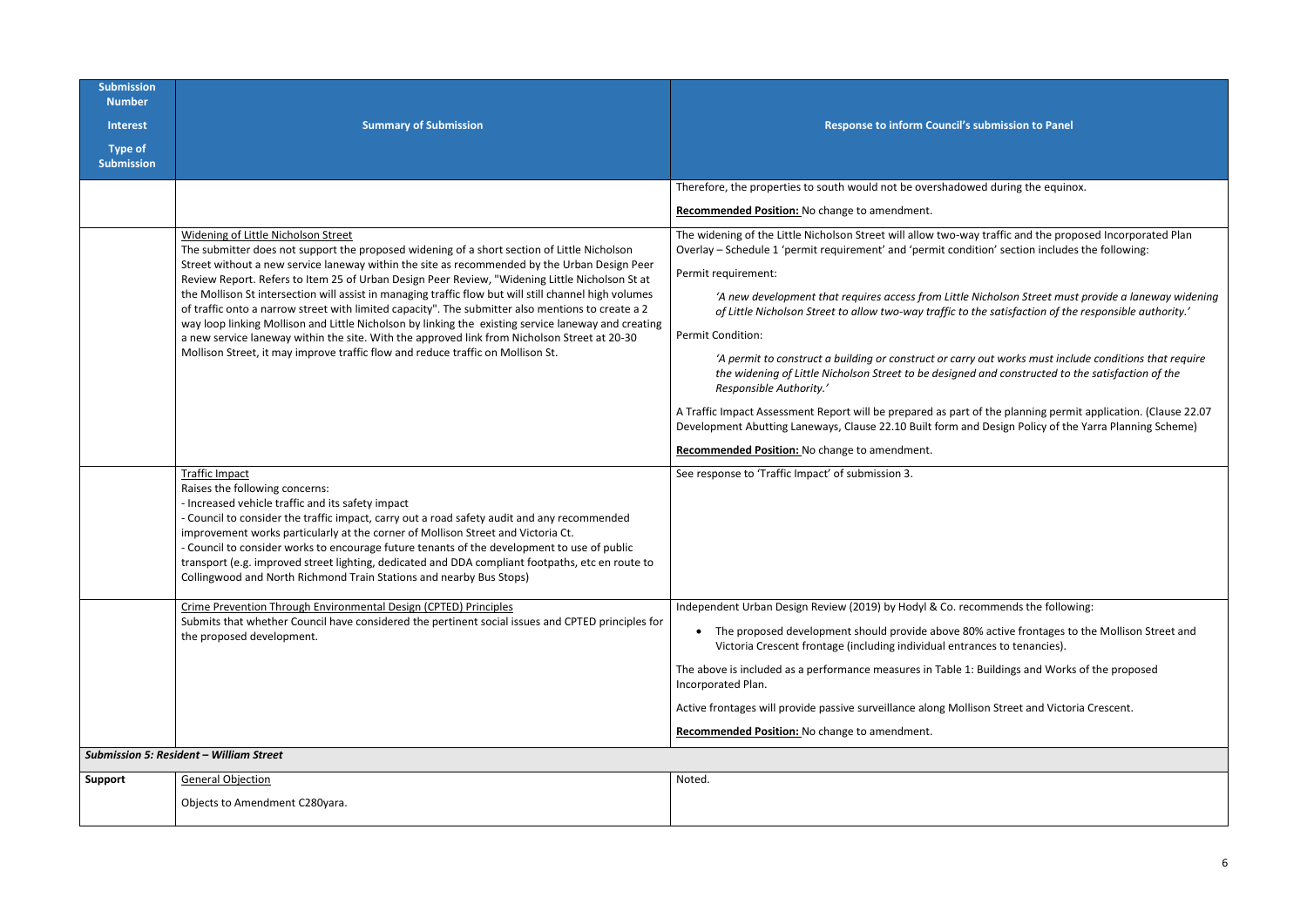| <b>Submission</b><br><b>Number</b><br><b>Interest</b><br><b>Type of</b><br><b>Submission</b> | <b>Summary of Submission</b>                                                                                                                                                                                                                                                                                                                                                                                                           | Response to inform Council's submission to Panel                                                                                                                                                                                                                                                                                                                                                                                                                                                                                                                                                                                                                                                                                                                                                                                                                                                                                                                                               |
|----------------------------------------------------------------------------------------------|----------------------------------------------------------------------------------------------------------------------------------------------------------------------------------------------------------------------------------------------------------------------------------------------------------------------------------------------------------------------------------------------------------------------------------------|------------------------------------------------------------------------------------------------------------------------------------------------------------------------------------------------------------------------------------------------------------------------------------------------------------------------------------------------------------------------------------------------------------------------------------------------------------------------------------------------------------------------------------------------------------------------------------------------------------------------------------------------------------------------------------------------------------------------------------------------------------------------------------------------------------------------------------------------------------------------------------------------------------------------------------------------------------------------------------------------|
|                                                                                              | <b>Building Height and Overshadowing</b><br>Submits that the submitter has great concerns regarding this new amendment to increase the<br>height from 5 to 7 levels on the west side of the development. Also raises that if the building<br>increases to 7 levels the submitter is worried that they will lose all the natural light from<br>overshadowing.                                                                           | See response to 'Building Height and Overshadowing' of submission 2.                                                                                                                                                                                                                                                                                                                                                                                                                                                                                                                                                                                                                                                                                                                                                                                                                                                                                                                           |
|                                                                                              | <b>Submission 6: Resident - William Street</b>                                                                                                                                                                                                                                                                                                                                                                                         |                                                                                                                                                                                                                                                                                                                                                                                                                                                                                                                                                                                                                                                                                                                                                                                                                                                                                                                                                                                                |
| Objection                                                                                    | <b>General Objection</b><br>Objects to Amendment C280yara.                                                                                                                                                                                                                                                                                                                                                                             | Noted.                                                                                                                                                                                                                                                                                                                                                                                                                                                                                                                                                                                                                                                                                                                                                                                                                                                                                                                                                                                         |
|                                                                                              | <b>Building Height and Overshadowing</b><br>Submits that the submitter is concerned about the proposed height and overshadowing from the<br>increased height.                                                                                                                                                                                                                                                                          | See response to 'Building Height and Overshadowing' of submission 2.                                                                                                                                                                                                                                                                                                                                                                                                                                                                                                                                                                                                                                                                                                                                                                                                                                                                                                                           |
|                                                                                              | <b>Community wellbeing</b><br>Submits that a dominating intrusion of seven storeys will represent great loss of the liveability.<br>The plan shows no regard for those who live here and no regard for the important relationship<br>between commercial and residential uses. Also mentions that the development will facilitate loss<br>of amenity, the visual impact, shadowing of the streets, and the increased noise and traffic. | Current IPO allows a building up to 5 storeys which is for the entire site and has v<br>requirements to guide the built form. The site currently also has a planning perm<br>building covering the entire site. The current IPO lacks the following:<br>The building appears as one building mass along Mollison Street (approx.<br>The active frontage is insufficient to create a safe interface between the s<br>Doesn't allow two-way traffic along Little Nicholson Street (ground level s<br>The vehicle access points are allowable from Victoria Crescent and Mollis<br>Upper level separation<br>Overshadowing<br>Upper level setback from all side<br>Issue of noise and traffic will be managed at the planning permit stage.<br>The updated IPO and IP will guide to a better built-form outcome which respect t<br>Commercial etc.) around the subject site. It provides planning framework which r<br>surrounding developments.<br>Recommended Position: No change to amendment. |
|                                                                                              | <b>Traffic Impact</b><br>Submits that the amendment proposes shifting all vehicle access to and from the development<br>from Victoria Crescent onto Mollison St. The concentration of traffic adjoining a residential area<br>will have an immediate and detrimental impact of increased traffic and pressure on local<br>residential parking.                                                                                         | See response to 'Traffic Impact' of submission 3.                                                                                                                                                                                                                                                                                                                                                                                                                                                                                                                                                                                                                                                                                                                                                                                                                                                                                                                                              |

| ssion 2. |  |  |
|----------|--|--|

ntire site and has very minimal urban design as a planning permit to develop a 5 storey

on Street (approx. 150m); face between the street and the building; reet (ground level setback); Intertube and Mollison Street.

me which respect the mix of uses (Residential, framework which reflects the approved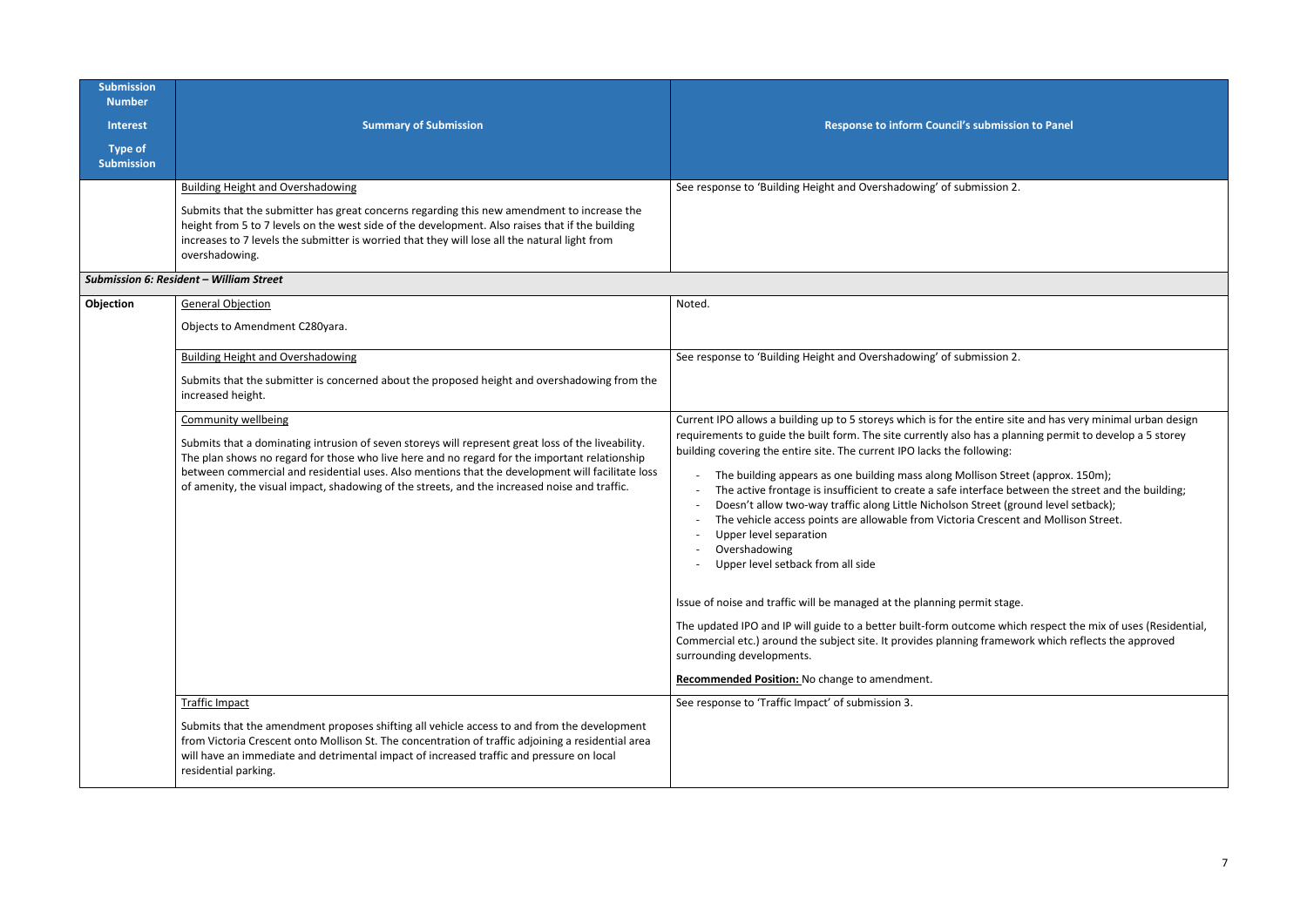I St (Zoned INZ3) for office use which initially proposed for 12 storeys (47.5m) but was later approved for 8 storeys (29.7m) *following a Compulsory* 

atutory process, Council has very limited ided opportunity to meet with the landowners

| <b>Submission</b><br><b>Number</b>  |                                                                                                                                                                                                                                                                                                                                                                                                                |                                                                                                                                                                                                                                                                                                                                              |
|-------------------------------------|----------------------------------------------------------------------------------------------------------------------------------------------------------------------------------------------------------------------------------------------------------------------------------------------------------------------------------------------------------------------------------------------------------------|----------------------------------------------------------------------------------------------------------------------------------------------------------------------------------------------------------------------------------------------------------------------------------------------------------------------------------------------|
| <b>Interest</b>                     | <b>Summary of Submission</b>                                                                                                                                                                                                                                                                                                                                                                                   | Response to inform Council's sul                                                                                                                                                                                                                                                                                                             |
| <b>Type of</b><br><b>Submission</b> |                                                                                                                                                                                                                                                                                                                                                                                                                |                                                                                                                                                                                                                                                                                                                                              |
|                                     | Loss of character                                                                                                                                                                                                                                                                                                                                                                                              | See response to 'Loss of Character' of submission 3.                                                                                                                                                                                                                                                                                         |
|                                     | Submits that the submitter is saddened by the rapid loss of character in Abbotsford. Also suggests<br>that this development abutting residential zones should be limited to 3 storeys and be designed<br>with consideration to neighbourhood character and following sound planning principles such as<br>amenity, sustainability, practicality, and aesthetic considerations as a basic and fair requirement. |                                                                                                                                                                                                                                                                                                                                              |
|                                     | Improvement to streetscape                                                                                                                                                                                                                                                                                                                                                                                     | The Amendment request (page 17 of the PSA request) mention                                                                                                                                                                                                                                                                                   |
|                                     | Submits that there is no meaningful requirement for green space as part of the design. Also                                                                                                                                                                                                                                                                                                                    | Opportunities to include greenery and roof top gardens                                                                                                                                                                                                                                                                                       |
|                                     | suggests that it would be better to incorporate a garden frontage right along Mollison St so some<br>green relief might be shared.                                                                                                                                                                                                                                                                             | Current interpretation of the IPO means that communal terrace<br>included in the setbacks required from the street wall or on the                                                                                                                                                                                                            |
|                                     |                                                                                                                                                                                                                                                                                                                                                                                                                | Clarifying this matter and providing for the inclusion of landscap<br>a community benefit, as it will:                                                                                                                                                                                                                                       |
|                                     |                                                                                                                                                                                                                                                                                                                                                                                                                | Improve the appearance of the building by softening th<br>Improve the environmental performance of the building                                                                                                                                                                                                                              |
|                                     |                                                                                                                                                                                                                                                                                                                                                                                                                | Other landscaping matters can be negotiated at the planning pe                                                                                                                                                                                                                                                                               |
|                                     |                                                                                                                                                                                                                                                                                                                                                                                                                | Recommended Position: No change to amendment.                                                                                                                                                                                                                                                                                                |
|                                     | General complaint about the process<br>Submits that the submitter attended the 'Information' session on the 16th November 2017 for the<br>12 storey Tower at 20-30 Mollison Street and raised concern about the height of the building. Also<br>admits that the submitter wasn't happy with the planning process.                                                                                              | The planning permit PLN17/0535 was issued for 20-30 Mollison<br>proposed for 12 storeys (47.5m) but was later approved for 8 st<br>Conference (mediation) at VCAT.<br>Both Planning Permit and Planning Scheme Amendment are sta<br>opportunity to change the process. However, Council has provid<br>or occupiers to discuss the Amendment. |
|                                     |                                                                                                                                                                                                                                                                                                                                                                                                                | Recommended Position: No change to amendment.                                                                                                                                                                                                                                                                                                |
|                                     | Submission 7: Resident - William Street                                                                                                                                                                                                                                                                                                                                                                        |                                                                                                                                                                                                                                                                                                                                              |
| Objection                           | <b>General Objection</b>                                                                                                                                                                                                                                                                                                                                                                                       | Noted.                                                                                                                                                                                                                                                                                                                                       |
|                                     | Objects to Amendment C280yara.                                                                                                                                                                                                                                                                                                                                                                                 |                                                                                                                                                                                                                                                                                                                                              |
|                                     | <b>Building Heights</b>                                                                                                                                                                                                                                                                                                                                                                                        | See response to 'Building Height' of submission 3.                                                                                                                                                                                                                                                                                           |
|                                     | Submits that the scale of the building is not in keeping with the profile of a minor neighbourhood<br>street.                                                                                                                                                                                                                                                                                                  |                                                                                                                                                                                                                                                                                                                                              |
|                                     | <b>Traffic Impact</b>                                                                                                                                                                                                                                                                                                                                                                                          | See response to 'Traffic Impact' of submission 3.                                                                                                                                                                                                                                                                                            |
|                                     | Submits that traffic congestion is already adversely impacted by the current approved<br>development. An additional 2 storeys add an unacceptable further increase in congestion and<br>traffic management issues and reduces the amenity and safety to local residents.                                                                                                                                       |                                                                                                                                                                                                                                                                                                                                              |

## **Sumission to Panel**

ms the following:

es and associated landscaping cannot be incof top.

aping and communal terraces is considered to be

he built form; and ng by enabling it to contribute to urban ecology.

ermit stage.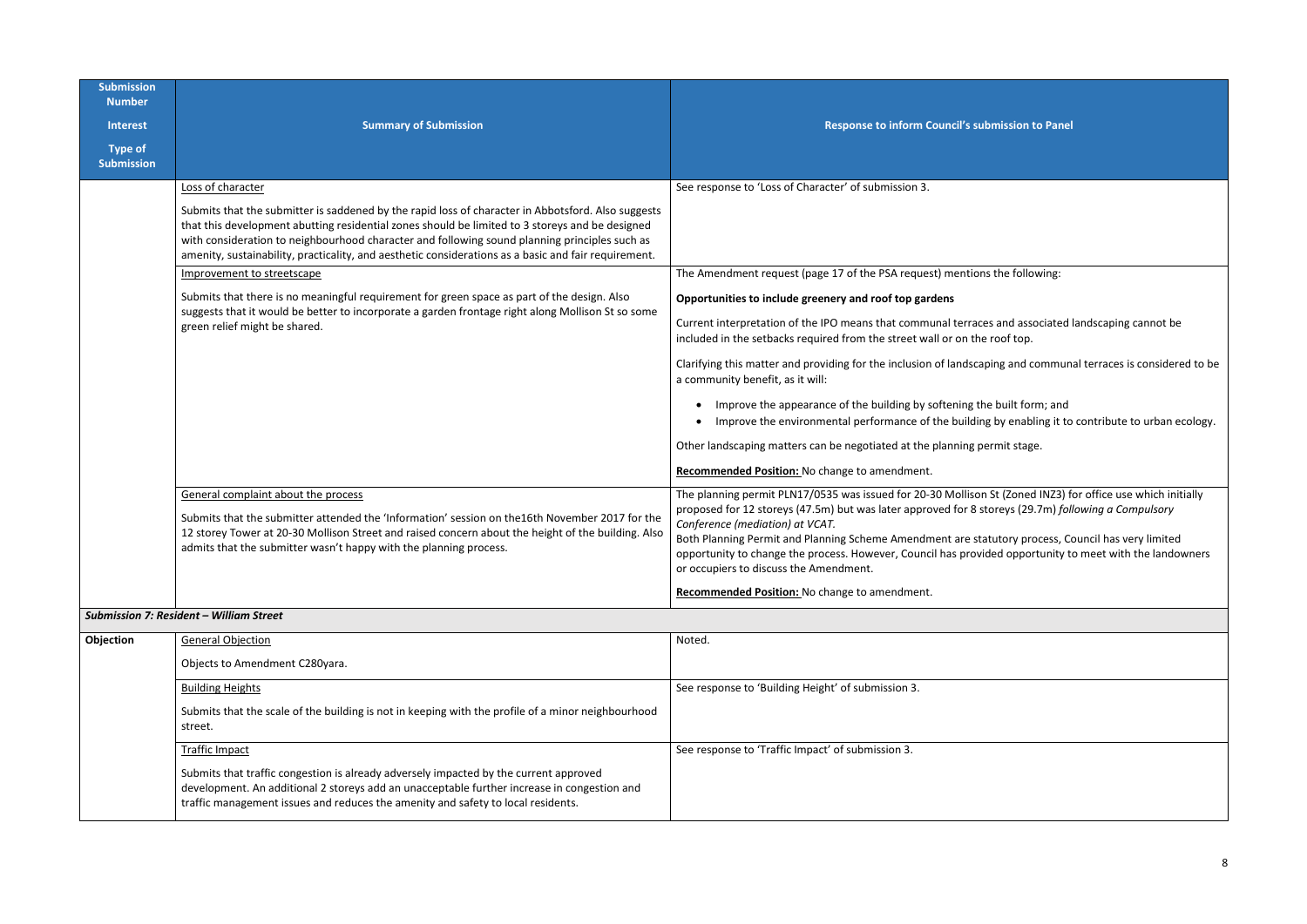| <b>Submission</b><br><b>Number</b>  |                                                                                                                                                                                                                                                                                                                                                                                                                                       |                                                                                                                                        |
|-------------------------------------|---------------------------------------------------------------------------------------------------------------------------------------------------------------------------------------------------------------------------------------------------------------------------------------------------------------------------------------------------------------------------------------------------------------------------------------|----------------------------------------------------------------------------------------------------------------------------------------|
| <b>Interest</b>                     | <b>Summary of Submission</b>                                                                                                                                                                                                                                                                                                                                                                                                          | Response to inform Council's submission to Panel                                                                                       |
| <b>Type of</b><br><b>Submission</b> |                                                                                                                                                                                                                                                                                                                                                                                                                                       |                                                                                                                                        |
|                                     | Architectural and design treatment                                                                                                                                                                                                                                                                                                                                                                                                    | See response to 'Architectural and Design Treatment' of submission 3.                                                                  |
|                                     | Submits that the submitter rejects the developer's and council's rationale for the proposed<br>amendment in terms of architectural and design treatments and remedies that will be applied. Also<br>adds that these treatments should already be applied to a 5 storey building in a minor suburban street.                                                                                                                           |                                                                                                                                        |
|                                     | Overshadowing impact & Views                                                                                                                                                                                                                                                                                                                                                                                                          | See response to 'Overshadowing Impact & Views' of submission 3.                                                                        |
|                                     | Submits that the submitter purchased the property with knowledge that the 32-68 Mollison Street<br>has a mandatory building height of 5 storeys. They will be losing morning sun from the approved<br>23 metre (5 storey) building on the corner of Victoria Crescent and Mollison Street as well as the<br>afternoon sun from the building under construction (8 storeys) on the corner of Nicholson and<br><b>Mollison Streets.</b> |                                                                                                                                        |
|                                     | Raises concern about the bulk of the proposed 32metre (7 storey) building will certainly create a<br>loss of light and visual access to sky from our home. The sense of overlooking from an additional 9<br>metres of building will directly impact on our amenity and quiet enjoyment and be unacceptable.                                                                                                                           |                                                                                                                                        |
|                                     | Noise Impact                                                                                                                                                                                                                                                                                                                                                                                                                          | The issue will be dealt at the planning permit stage with a 'construction managemen                                                    |
|                                     | The submitter is concerned about the construction noise from the subject site and surrounding<br>developments.                                                                                                                                                                                                                                                                                                                        |                                                                                                                                        |
|                                     | Lack of Traffic and Light Impact Study                                                                                                                                                                                                                                                                                                                                                                                                | The issue will be dealt at the planning permit stage.                                                                                  |
|                                     | Submits that the submitter is concerned about the impact of traffic and light from the<br>development.                                                                                                                                                                                                                                                                                                                                |                                                                                                                                        |
|                                     | Loss of character                                                                                                                                                                                                                                                                                                                                                                                                                     | See response to 'Loss of Character' of submission 3.                                                                                   |
|                                     | Submits that examples of industrial buildings in Collingwood and Abbotsford have been lost and<br>about to lose another fine example of a saw tooth building in Mollison Street/Victoria Crescent.<br>What has been designed makes no reference to the history of the site and the scale proposed<br>certainly belittles what few examples are left.                                                                                  |                                                                                                                                        |
|                                     | <b>Submission 8: Resident - William Street</b>                                                                                                                                                                                                                                                                                                                                                                                        |                                                                                                                                        |
| Objection                           | <b>General Objection</b>                                                                                                                                                                                                                                                                                                                                                                                                              | Noted.                                                                                                                                 |
|                                     | Strongly objects to Amendment C280yara                                                                                                                                                                                                                                                                                                                                                                                                |                                                                                                                                        |
|                                     | Use of the building                                                                                                                                                                                                                                                                                                                                                                                                                   | The Land is Zoned Commercial 2 Zone (C2Z).                                                                                             |
|                                     | The submitter raises question about the future use of the building.                                                                                                                                                                                                                                                                                                                                                                   | The purpose of this zone is generally                                                                                                  |
|                                     |                                                                                                                                                                                                                                                                                                                                                                                                                                       | To encourage commercial areas for offices, appropriate manufacturing, bulky good r<br>and associated business and commercial services. |
|                                     |                                                                                                                                                                                                                                                                                                                                                                                                                                       | To ensure that uses do not affect the safety and amenity of adjacent, more sensitive                                                   |

| submission to Panel                                  |
|------------------------------------------------------|
| mission 3.                                           |
|                                                      |
|                                                      |
| $\sin 3$ .                                           |
|                                                      |
|                                                      |
|                                                      |
|                                                      |
|                                                      |
| onstruction management plan'.                        |
|                                                      |
|                                                      |
|                                                      |
|                                                      |
|                                                      |
|                                                      |
|                                                      |
|                                                      |
|                                                      |
|                                                      |
|                                                      |
|                                                      |
| ufacturing, bulky good retailing, other retail uses, |
| djacent, more sensitive uses.                        |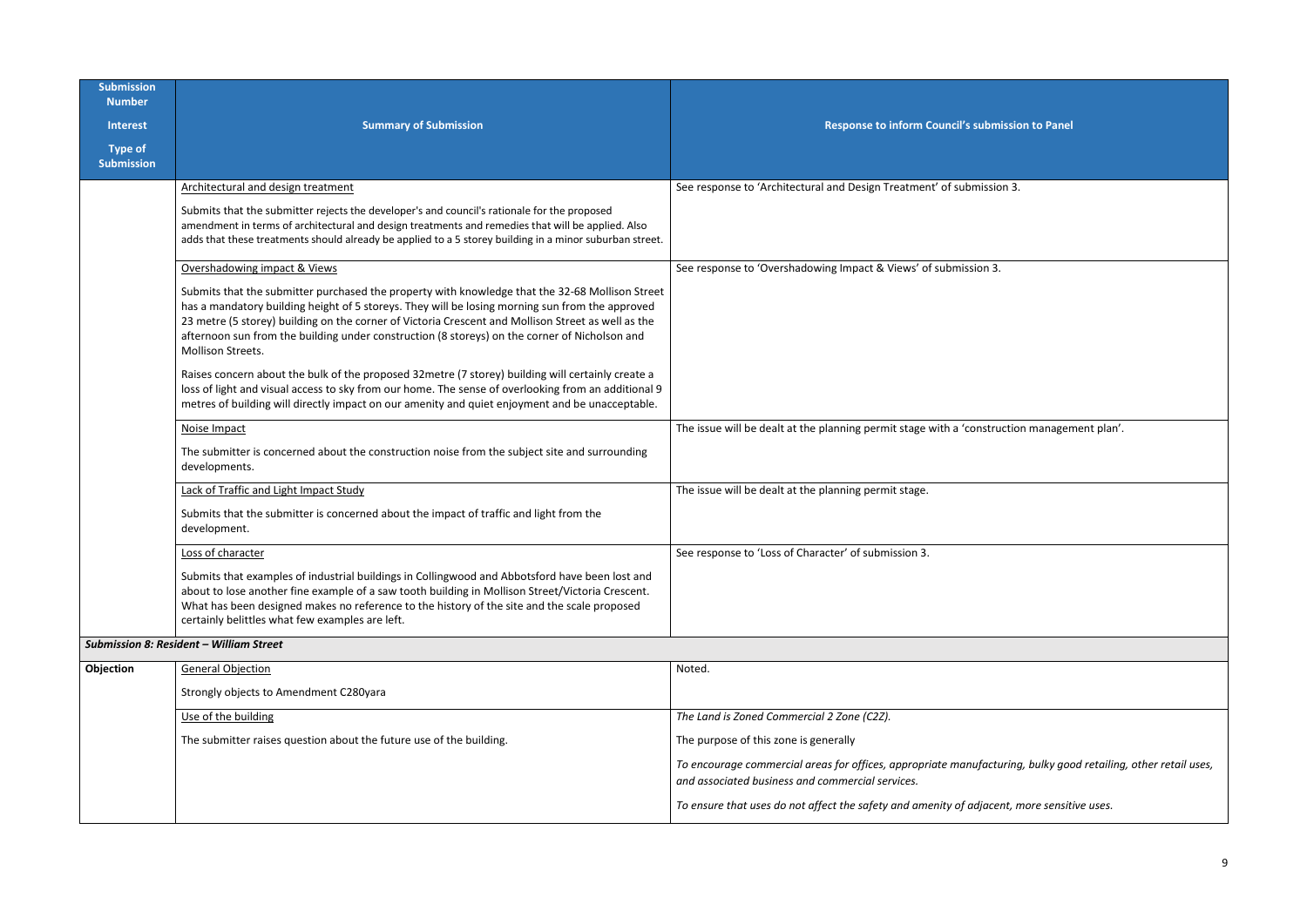| <b>Submission</b><br><b>Number</b>  |                                                                                                                                                                                                                                                                                                                                      |                                                                                                                                                                                                                                                                                                                                                                                                            |
|-------------------------------------|--------------------------------------------------------------------------------------------------------------------------------------------------------------------------------------------------------------------------------------------------------------------------------------------------------------------------------------|------------------------------------------------------------------------------------------------------------------------------------------------------------------------------------------------------------------------------------------------------------------------------------------------------------------------------------------------------------------------------------------------------------|
| <b>Interest</b>                     | <b>Summary of Submission</b>                                                                                                                                                                                                                                                                                                         | Response to inform Council's sul                                                                                                                                                                                                                                                                                                                                                                           |
| <b>Type of</b><br><b>Submission</b> |                                                                                                                                                                                                                                                                                                                                      |                                                                                                                                                                                                                                                                                                                                                                                                            |
|                                     |                                                                                                                                                                                                                                                                                                                                      | The zone would remain unchanged as part of this amendment;                                                                                                                                                                                                                                                                                                                                                 |
|                                     | <b>Active frontages</b><br>Raises concern about what is meant by 'Active Frontages' and does it mean driveways along<br>Mollison Street.                                                                                                                                                                                             | The current IPO and Incorporated Plan (IP) allows multiple vehi-<br>Victoria Crescent. The proposed IP has removed these vehicle a<br>Street) and shifted all the access to and from Little Nicholson St<br>pedestrian safety and removing multiple vehicle cross over.                                                                                                                                    |
|                                     |                                                                                                                                                                                                                                                                                                                                      | In regards to Active Frontages, independent Urban Design Revie<br>following:                                                                                                                                                                                                                                                                                                                               |
|                                     |                                                                                                                                                                                                                                                                                                                                      | The proposed development should provide above 80%<br>Victoria Crescent frontage (including individual entranc                                                                                                                                                                                                                                                                                              |
|                                     |                                                                                                                                                                                                                                                                                                                                      | The above is included as a performance measures in Table 1: Bu<br>Incorporated Plan.                                                                                                                                                                                                                                                                                                                       |
|                                     |                                                                                                                                                                                                                                                                                                                                      | Active frontages will provide passive surveillance along Mollisor                                                                                                                                                                                                                                                                                                                                          |
|                                     |                                                                                                                                                                                                                                                                                                                                      | According to Urban Design Guidelines Victoria, Active Frontage<br>active visual engagement between those in the street and those                                                                                                                                                                                                                                                                           |
|                                     |                                                                                                                                                                                                                                                                                                                                      | This quality is assisted where the front facade of buildings, inclu<br>towards the street. Ground floors may accommodate uses such<br>frontage to be active, it does not necessarily need to be a retail<br>upper floor windows and balconies may also contribute to the I<br>provide informal surveillance opportunities and often improve<br>of active frontage may be graded from high to low activity. |
|                                     |                                                                                                                                                                                                                                                                                                                                      | Recommended Position: No change to amendment.                                                                                                                                                                                                                                                                                                                                                              |
|                                     | <b>Traffic Impact</b>                                                                                                                                                                                                                                                                                                                | See response to 'Traffic Impact' of submission 3.                                                                                                                                                                                                                                                                                                                                                          |
|                                     | Submits that traffic is already chaotic on Mollison Street and no vehicles should enter or leave the<br>building from Mollison Street, instead suggests to use Victoria Crescent. Also raises question<br>about the on-site parking capacity of the development.                                                                     |                                                                                                                                                                                                                                                                                                                                                                                                            |
|                                     | Building Height & Overshadowing                                                                                                                                                                                                                                                                                                      | See response to 'Building Height' of submission 3.                                                                                                                                                                                                                                                                                                                                                         |
|                                     | Submits that raising the height from 23 to 32 metres is inappropriate for many reasons. The<br>added height will make Mollison Street and the northern end of William Street gloomy all year<br>round, but especially depressing in winter. Also mentions that the bulk of the building will block<br>sunlight and views of the sky. |                                                                                                                                                                                                                                                                                                                                                                                                            |
|                                     | Open Space/Green Space<br>Submits that the space on the corner of Mollison and Little Nicholson Streets has been an open-air                                                                                                                                                                                                         | The open car-parking area is privately owned land, therefore, C<br>car-parking space into open space.                                                                                                                                                                                                                                                                                                      |
|                                     | car-park for years and wishes to convert it into a green space.                                                                                                                                                                                                                                                                      | Currently, existing IP allows for a multi-storey carpark building                                                                                                                                                                                                                                                                                                                                          |

**Ibmission to Panel** 

The Zone world *allow Residential*.

icle entry points to and from Mollison Street and access points (only allowing one from Mollison Itreet (two way vehicular movement) to increase

Iew (2019) by Hodyl & Co. recommends the

 $\overline{b}$  active frontages to the Mollison Street and ces to tenancies).

uildings and Works of the proposed

on Street and Victoria Crescent.

es refers to street frontages where there is an se on the ground and upper floors of buildings.

uding the main entrance, faces and opens as cafes, shops or restaurants. However, for a I use, nor have continuous windows. A building's level of active frontage. Active frontages can the vitality and safety of an area. The measures

Council has very limited opportunity to turn the

on the site.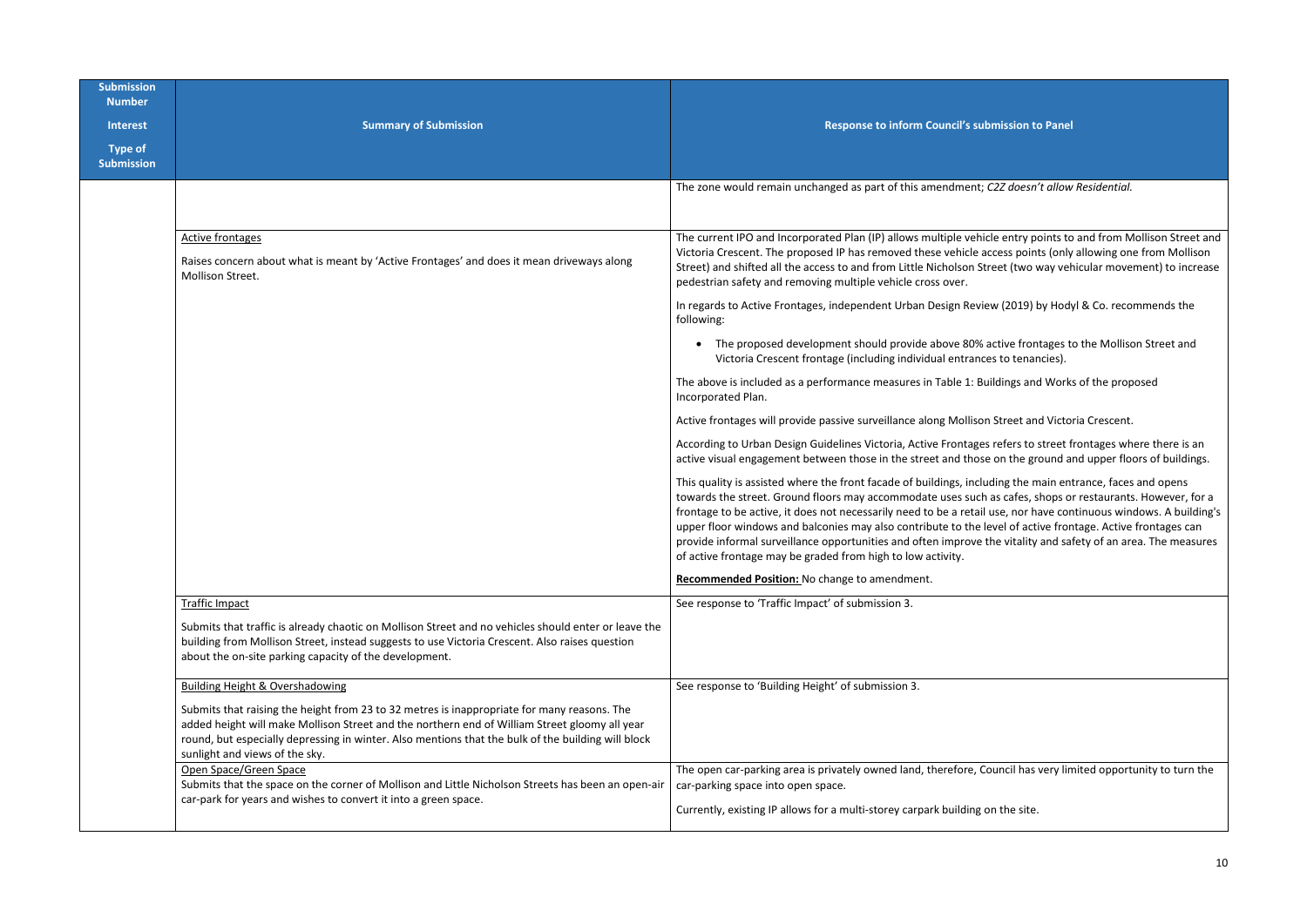| <b>Submission</b><br><b>Number</b><br><b>Interest</b><br><b>Type of</b><br><b>Submission</b> | <b>Summary of Submission</b>                                                                                                                                                                                                                                                                                                                                                                                                                                                                                                                                                                                                                                                                                                              | Response to inform Council's submission to Panel                      |
|----------------------------------------------------------------------------------------------|-------------------------------------------------------------------------------------------------------------------------------------------------------------------------------------------------------------------------------------------------------------------------------------------------------------------------------------------------------------------------------------------------------------------------------------------------------------------------------------------------------------------------------------------------------------------------------------------------------------------------------------------------------------------------------------------------------------------------------------------|-----------------------------------------------------------------------|
|                                                                                              |                                                                                                                                                                                                                                                                                                                                                                                                                                                                                                                                                                                                                                                                                                                                           | Recommended Position: No change to amendment.                         |
| Submission 9: Resident - William St                                                          |                                                                                                                                                                                                                                                                                                                                                                                                                                                                                                                                                                                                                                                                                                                                           |                                                                       |
| Objection                                                                                    | General Objection<br>Strongly objects to Amendment C280yara                                                                                                                                                                                                                                                                                                                                                                                                                                                                                                                                                                                                                                                                               | Noted.                                                                |
|                                                                                              | <b>Building Heights</b><br>Submits that the scale of the building is not in keeping with the profile of a minor neighbourhood<br>street. Mollison Street is not a main thoroughfare like Nicholson Street, Victoria Street or Johnson<br>Street. Mollison Street is a small suburban street servicing local residents, businesses and<br>Abbotsford Primary School.                                                                                                                                                                                                                                                                                                                                                                       | See response to 'Building Height' of submission 3.                    |
|                                                                                              | <b>Traffic Impact</b><br>Submits that traffic congestion is already adversely impacted by the current approved<br>development. An additional 2 storeys add an unacceptable further increase in congestion and<br>traffic management issues and reduces the amenity and safety to local residents.                                                                                                                                                                                                                                                                                                                                                                                                                                         | See response to 'Traffic Impact' of submission 3.                     |
|                                                                                              | Architectural and design treatment<br>Submits that the submitter rejects the developer's and council's rationale for the proposed<br>amendment in terms of architectural and design treatments and remedies that will be applied.<br>Also adds that these treatments should already be applied to a 5 storey building in a minor<br>suburban street.                                                                                                                                                                                                                                                                                                                                                                                      | See response to 'Architectural and Design Treatment' of submission 3. |
|                                                                                              | Overshadowing impact & Views<br>Submits that the submitter purchased the property with knowledge that the 32-68 Mollison Street<br>has a mandatory building height of 5 storeys. They will be losing morning sun from the approved<br>23 metre (5 storey) building on the corner of Victoria Crescent and Mollison Street as well as the<br>afternoon sun from the building under construction (8 storeys) on the corner of Nicholson and<br>Mollison Streets.<br>Raises concern about the bulk of the proposed 32metre (7 storey) building will certainly create a<br>loss of light and visual access to sky from their home. The sense of overlooking from an additional<br>9 metres of building will directly impact on their amenity. | See response to 'Overshadowing Impact & Views' of submission 3.       |
|                                                                                              | Loss of character<br>Submits that examples of industrial buildings in Collingwood and Abbotsford have been lost and<br>about to lose another fine example of a saw tooth building in Mollison Street/Victoria Crescent.<br>What has been designed makes no reference to the history of the site and the scale proposed<br>certainly belittles what few examples are left.                                                                                                                                                                                                                                                                                                                                                                 | See response to 'Loss of Character' of submission 3.                  |

| <b>Imission to Panel</b> |  |  |  |  |
|--------------------------|--|--|--|--|
|                          |  |  |  |  |
|                          |  |  |  |  |
|                          |  |  |  |  |
|                          |  |  |  |  |
|                          |  |  |  |  |
|                          |  |  |  |  |
|                          |  |  |  |  |
|                          |  |  |  |  |
| $sion3$ .                |  |  |  |  |
|                          |  |  |  |  |
| $\overline{3}$ .         |  |  |  |  |
|                          |  |  |  |  |
|                          |  |  |  |  |
|                          |  |  |  |  |
|                          |  |  |  |  |
|                          |  |  |  |  |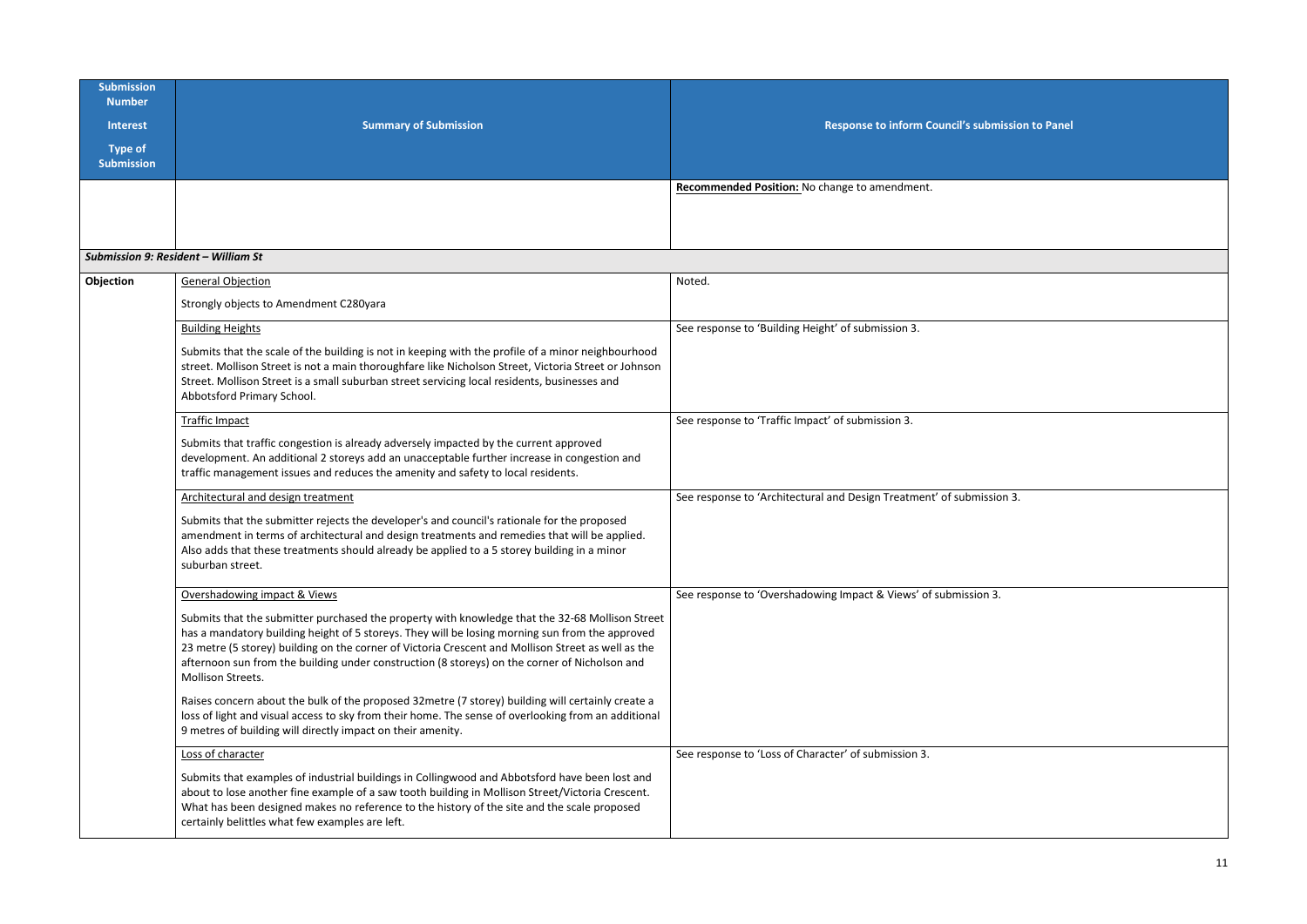| <b>Submission</b><br><b>Number</b>  |                                                                                                                                                                                                                                                                                                                                                                                                                |                                                                                                                     |
|-------------------------------------|----------------------------------------------------------------------------------------------------------------------------------------------------------------------------------------------------------------------------------------------------------------------------------------------------------------------------------------------------------------------------------------------------------------|---------------------------------------------------------------------------------------------------------------------|
| <b>Interest</b>                     | <b>Summary of Submission</b>                                                                                                                                                                                                                                                                                                                                                                                   | Response to inform Council's submission to Panel                                                                    |
| <b>Type of</b><br><b>Submission</b> |                                                                                                                                                                                                                                                                                                                                                                                                                |                                                                                                                     |
|                                     | Submission 10: Resident - William Street                                                                                                                                                                                                                                                                                                                                                                       |                                                                                                                     |
| Objection                           | <b>General Objection</b>                                                                                                                                                                                                                                                                                                                                                                                       | Noted.                                                                                                              |
|                                     | Strongly objects to Amendment C280yara                                                                                                                                                                                                                                                                                                                                                                         |                                                                                                                     |
|                                     | <b>Building Heights and Overshadowing</b>                                                                                                                                                                                                                                                                                                                                                                      | See response to 'Building Height and Overshadowing' of submission 2.                                                |
|                                     | Submits that the submitter is concerned about the proposed height and overshadowing from the<br>increased height.                                                                                                                                                                                                                                                                                              |                                                                                                                     |
|                                     | <b>Community Wellbeing</b>                                                                                                                                                                                                                                                                                                                                                                                     | See response to 'Community Wellbeing' of submission 6.                                                              |
|                                     | Submits that a dominating intrusion of seven storeys will represent great loss of the liveability.<br>The plan shows no regard for those who live here and no regard for the important relationship<br>between commercial and residential uses. Also mentions that the development will facilitate loss<br>of amenity, the visual impact, shadowing of the streets, and the increased noise and traffic.       |                                                                                                                     |
|                                     | <b>Traffic Impact</b>                                                                                                                                                                                                                                                                                                                                                                                          | See response to 'Traffic Impact' of submission 3.                                                                   |
|                                     | Submits that the amendment proposes shifting all vehicle access to and from the development<br>from Victoria Crescent onto Mollison St. This deliberate concentration of traffic adjoining a<br>residential area will have an immediate and detrimental impact of increased traffic and pressure<br>on local residential parking.                                                                              |                                                                                                                     |
|                                     | Parking                                                                                                                                                                                                                                                                                                                                                                                                        | All new developments (residential, mixed use, commercial or industrial) following 2003 are not entitled to on-      |
|                                     | Submits that the submitter is concerned with the increase in both parking and vehicle                                                                                                                                                                                                                                                                                                                          | street car parking permits. (City of Yarra Parking Permit Policy - Adopted 21 October 2014)                         |
|                                     | movements.                                                                                                                                                                                                                                                                                                                                                                                                     | Recommended Position: No change to amendment.                                                                       |
|                                     | <b>Environmental Impact</b>                                                                                                                                                                                                                                                                                                                                                                                    | The Clause 22.17 Environmentally Sustainable Development of the Yarra Planning Scheme will deal with the<br>matter. |
|                                     | Submits that the submitter is concerned about the increased height and its impact on the<br>environment.                                                                                                                                                                                                                                                                                                       | Recommended Position: No change to amendment.                                                                       |
|                                     | Loss of character                                                                                                                                                                                                                                                                                                                                                                                              | See response to 'Loss of Character' of submission 3.                                                                |
|                                     | Submits that the submitter is saddened by the rapid loss of character in Abbotsford. Also suggests<br>that this development abutting residential zones should be limited to 3 storeys and be designed<br>with consideration to neighbourhood character and following sound planning principles such as<br>amenity, sustainability, practicality, and aesthetic considerations as a basic and fair requirement. |                                                                                                                     |
|                                     | <b>Improvement to Streetscape</b>                                                                                                                                                                                                                                                                                                                                                                              | See response to 'Improvement to Streetscape' of submission 6.                                                       |
|                                     | Submits that there is no meaningful requirement for green space as part of the design. Also<br>suggests that it would be better to incorporate a garden frontage right along Mollison St so some<br>green relief might be shared.                                                                                                                                                                              |                                                                                                                     |
|                                     | General complaint about the process                                                                                                                                                                                                                                                                                                                                                                            | See response to 'General complaint about the process' of submission 6.                                              |

| ubmission to Panel                                                              |
|---------------------------------------------------------------------------------|
|                                                                                 |
|                                                                                 |
| ission 2.                                                                       |
|                                                                                 |
|                                                                                 |
| ndustrial) following 2003 are not entitled to on-<br>- Adopted 21 October 2014) |
| the Yarra Planning Scheme will deal with the                                    |
|                                                                                 |
| $\overline{\mathbf{5}}$ .                                                       |
| nission 6.                                                                      |